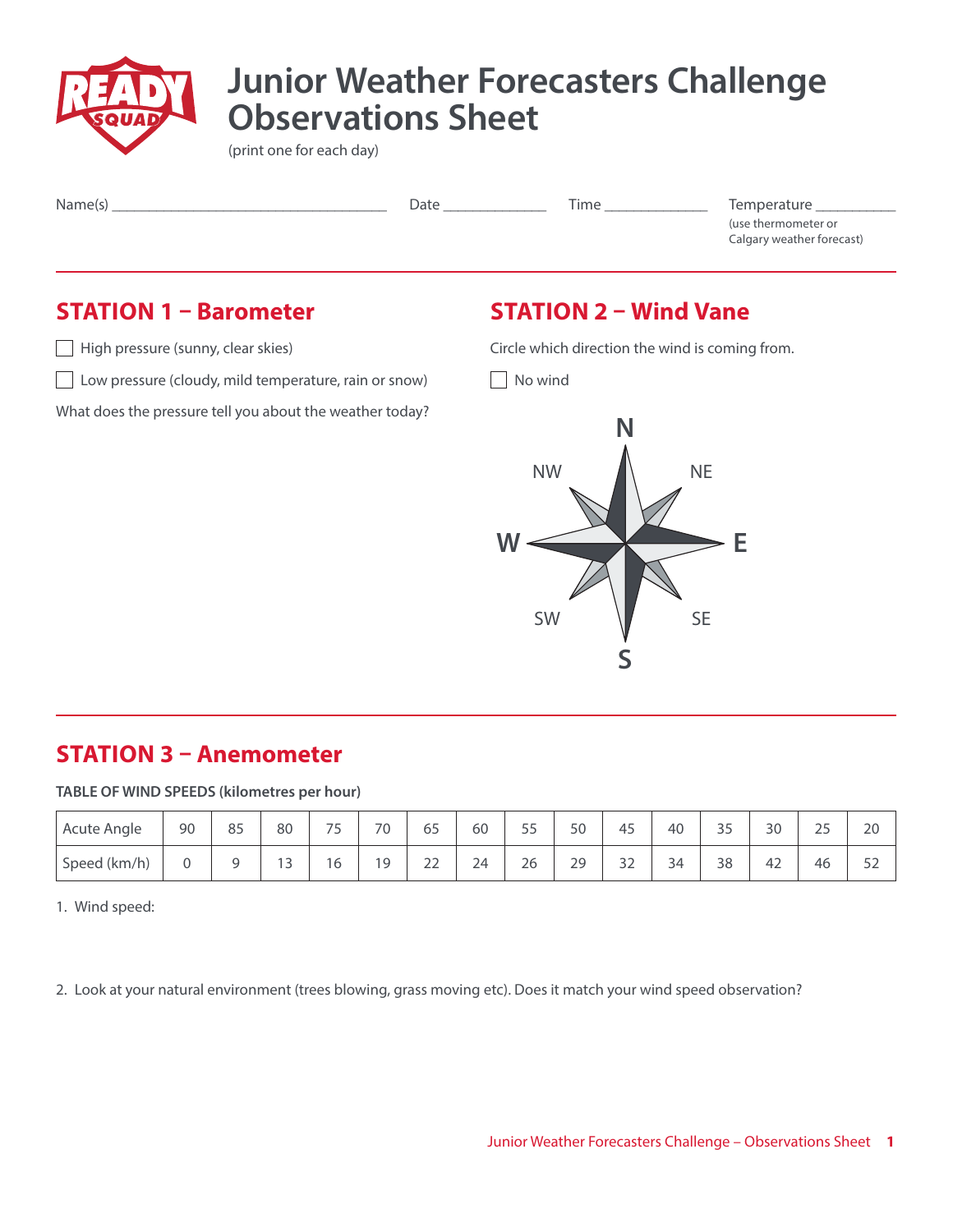# **STATION 4 – Rain Gauge**

Amount of rain in last 24 hours:

# **Other observations**

Sky observations (circle one closest to what you see):



Clear skies **Cloudy Partly cloudy Partly cloudy Cloudy** 



Cloud type (Circle types of clouds you see):





Cirrus Cumulo-nimbus Stratus Cumulus Fog